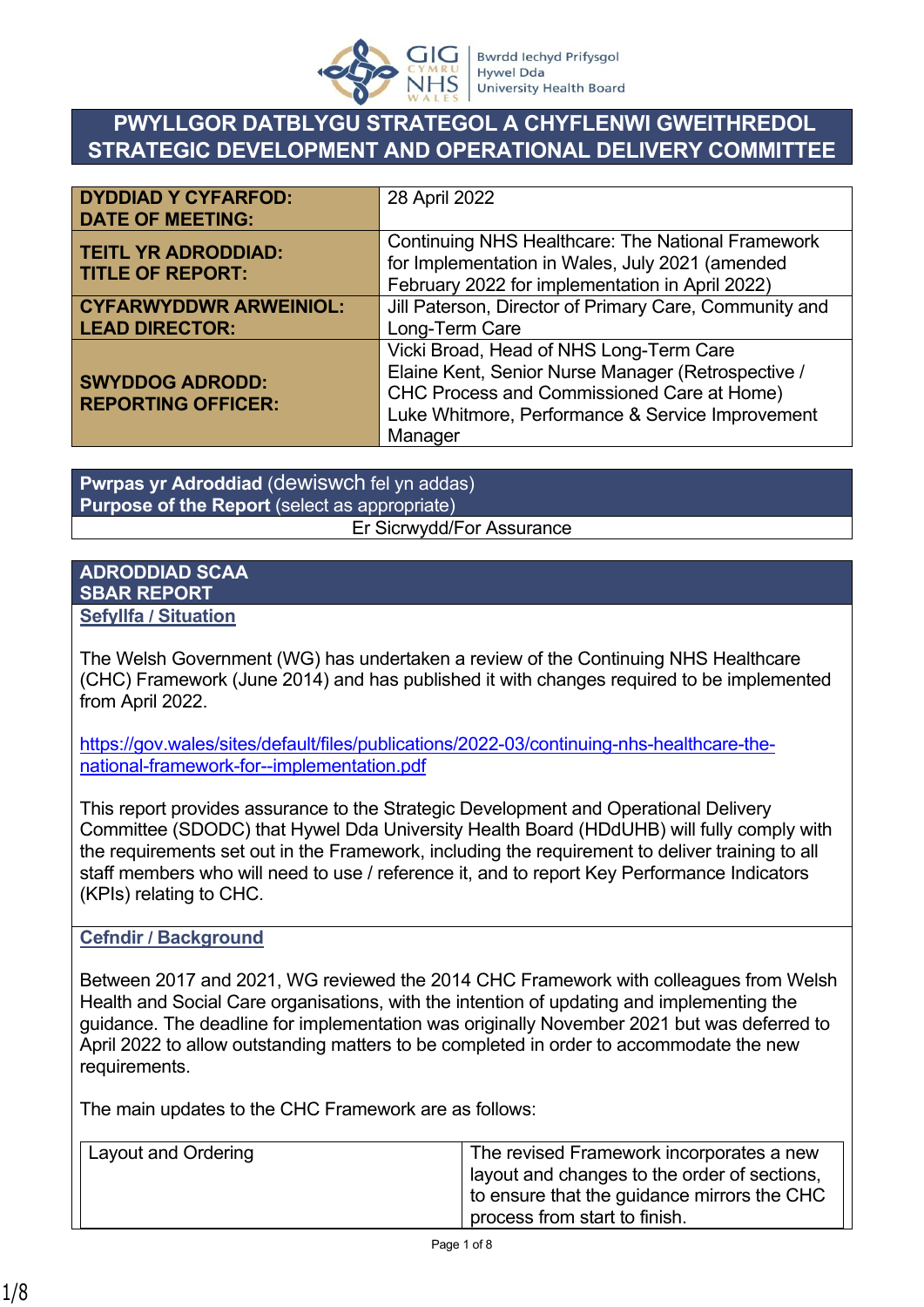|                                                             | In addition to the changes to the layout of the<br>Framework, the following amendments have<br>been made:<br>All references to the now redundant<br><b>Complex Care Information &amp; Support</b><br>site have been removed.<br>All annexes have been moved to the<br>end of the document and references<br>to Framework.<br>Legislation has been updated, most<br>notably aligning requirements to the<br>provisions within the Social Services<br>and Well-being (Wales) Act 2014.                                                                                                                      |
|-------------------------------------------------------------|-----------------------------------------------------------------------------------------------------------------------------------------------------------------------------------------------------------------------------------------------------------------------------------------------------------------------------------------------------------------------------------------------------------------------------------------------------------------------------------------------------------------------------------------------------------------------------------------------------------|
| Section 1 - Introduction                                    | Includes information on Welsh Language<br>requirements.                                                                                                                                                                                                                                                                                                                                                                                                                                                                                                                                                   |
| Section 2 - CHC Policy                                      | Includes additional information on the key<br>roles and responsibilities of each of the<br>organisations involved, the individual and / or<br>their family members, carers, and advocates<br>throughout the CHC assessment process.<br>Emphasises the importance of practitioners<br>providing the CHC Booklet to individuals and<br>/ or their family members, carers, and<br>advocates as soon as it is determined that<br>the individual may have a Primary Health<br>Need (PHN).<br>Emphasises the importance of appropriate<br>communication.<br>Includes a CHC eligibility assessment<br>flowchart. |
| Section 3 – Before an Assessment for CHC                    | Includes additional information on Consent,<br>Capacity, the sharing of information, and<br>Best Interest decisions.<br>Includes additional information relating to the<br>use of the Checklist.                                                                                                                                                                                                                                                                                                                                                                                                          |
| Section 4 – The Assessment of Eligibility for<br><b>CHC</b> | There is no intention for changes made to the<br>Framework to impact on the eligibility<br>threshold for CHC, which is well-established<br>and based on the consideration of a PHN.                                                                                                                                                                                                                                                                                                                                                                                                                       |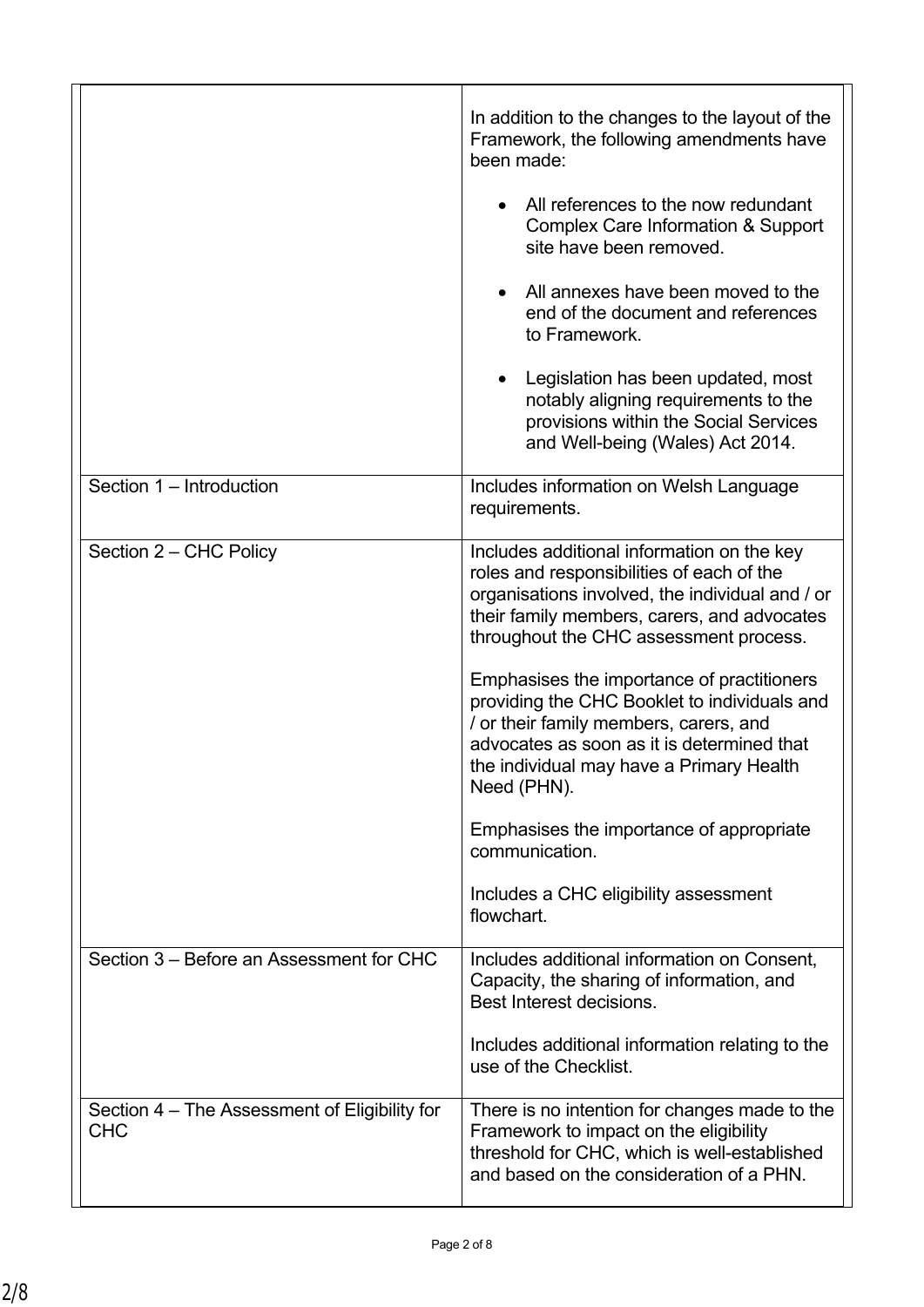|                                           | Includes additional information on ensuring<br>screening for, and assessments of, eligibility<br>for CHC should be undertaken at the<br>appropriate time and location when any<br>ongoing needs are known.                                                                                    |
|-------------------------------------------|-----------------------------------------------------------------------------------------------------------------------------------------------------------------------------------------------------------------------------------------------------------------------------------------------|
|                                           | Explains how an individual's eligibility for<br>CHC should be based on the totality of their<br>needs, and how, regardless of the outcome,<br><b>Health Boards and Local Authorities must</b><br>consider whether a multidisciplinary<br>assessment has identified issues to be<br>addressed. |
|                                           | Includes additional information on how, by<br>when and by whom the Decision Support<br>Tool (DST) should be completed, and minor<br>changes to the definitions of some domains<br>of needs. Domains of needs reordered so<br>individuals' needs are considered in a more<br>logical order.    |
|                                           | Includes additional information on the role<br>and membership of the Multidisciplinary<br>Team (MDT).                                                                                                                                                                                         |
|                                           | Includes additional information on how the<br>individual should be engaged in the eligibility<br>process, how recommendations are reached<br>and recorded, and how any final decision is<br>communicated.                                                                                     |
|                                           | Includes information on how assessments<br>must be completed during pandemics and<br>other emergency situations, to ensure<br>individuals continue to receive the care and<br>support they need.                                                                                              |
| Section 5 – Service Provision and Reviews | Includes additional information on<br>arrangements for ongoing monitoring and<br>management of care for adults under part 4<br>(Meeting Needs) of the Social Services and<br>Well-being (Wales) Act 2014.                                                                                     |
|                                           | Includes references to the Responsible Body<br>Guidance for the NHS in Wales.                                                                                                                                                                                                                 |
|                                           | Includes additional information on well-<br>managed needs, with a strong emphasis on<br>how there should be no gap in the provision<br>of care, and that individuals eligible for CHC<br>should be supported in their own home.                                                               |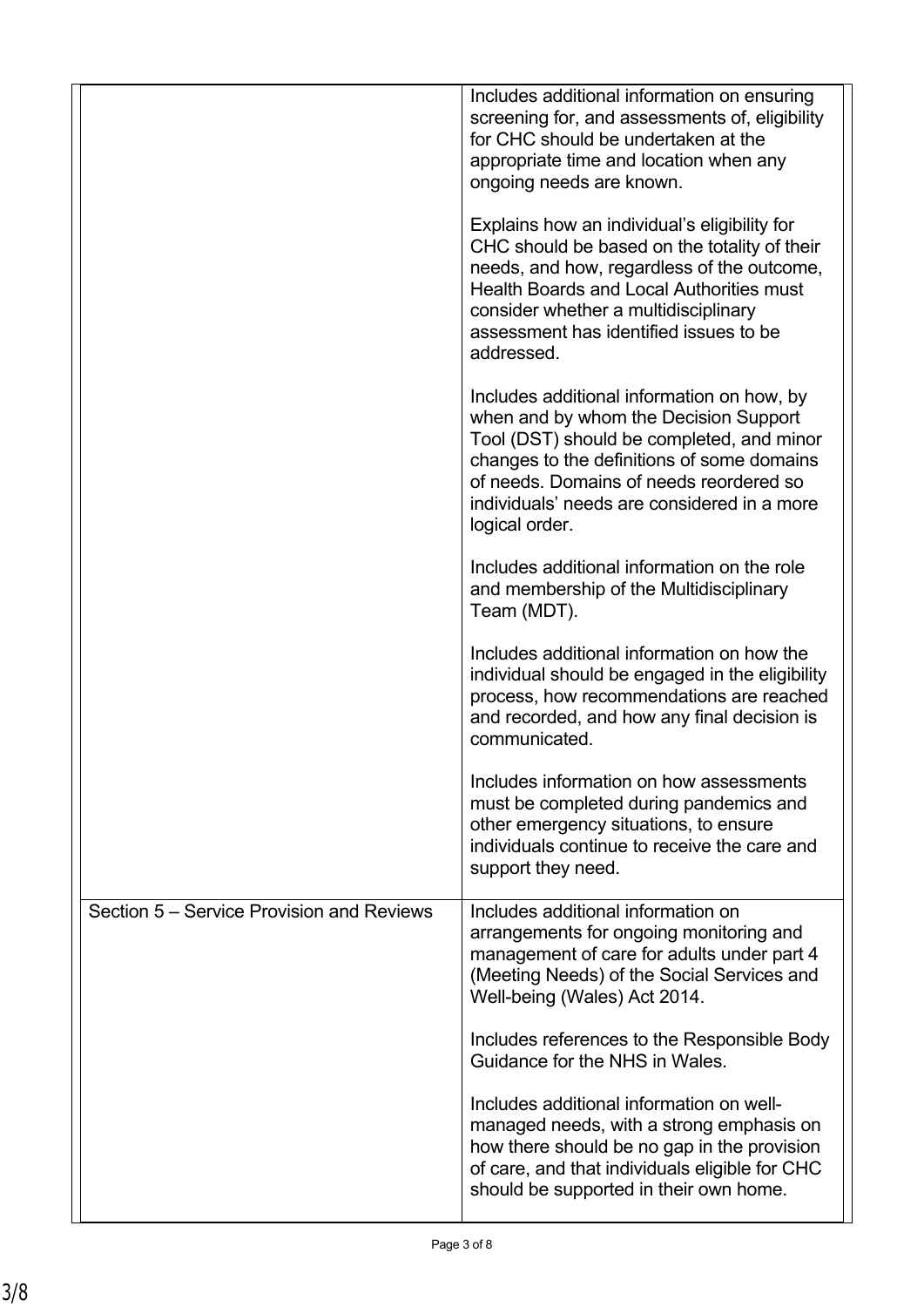|                                          | Includes additional information on the<br>interface between direct payments and CHC<br>and how organisations can provide<br>individuals with a voice and control in respect<br>of their health and social care needs.<br>Clarifies the purpose of the 3-month and 12-<br>month reviews and how they should be<br>undertaken.                                                                                                                                                                                                                                                                                                                                     |
|------------------------------------------|------------------------------------------------------------------------------------------------------------------------------------------------------------------------------------------------------------------------------------------------------------------------------------------------------------------------------------------------------------------------------------------------------------------------------------------------------------------------------------------------------------------------------------------------------------------------------------------------------------------------------------------------------------------|
| Section 6 – Links to other Policy Areas  | Includes refreshed links to existing<br>provisions.<br>Clarifies and strengthens the wording around<br>aftercare services for mental health services<br>and deprivations of liberty.<br>Reinforces provisions around transitional                                                                                                                                                                                                                                                                                                                                                                                                                                |
|                                          | arrangements for children and young people<br>entering adult CHC services at the age of 18.                                                                                                                                                                                                                                                                                                                                                                                                                                                                                                                                                                      |
| Section 7 – Disputes and Appeals Process | Includes the requirement for Health Boards<br>to explain to individuals the arrangements<br>and timescales for managing a review of their<br>eligibility decision.<br>Includes timescales for appeals:<br>An individual or their representative<br>should inform the Health Board in<br>writing of their intention to appeal a<br>decision on eligibility for Funded<br>Nursing Care (FNC) or CHC within 28<br>days of receipt of the eligibility<br>decision letter. Requests made after<br>this time will only be considered in<br>exceptional circumstances.<br>An individual or their representative<br>$\bullet$<br>should submit their appeal (in writing) |
|                                          | against an eligibility decision for FNC<br>or CHC within 6 months of receipt of<br>the eligibility decision letter. Requests<br>made after this time will only be<br>considered in exceptional<br>circumstances.<br>Includes a requirement for an unresolved<br>dispute within the MDT regarding an<br>eligibility recommendation to be escalated<br>within 48 hours to ensure prompt<br>consideration of the individual's needs.                                                                                                                                                                                                                                |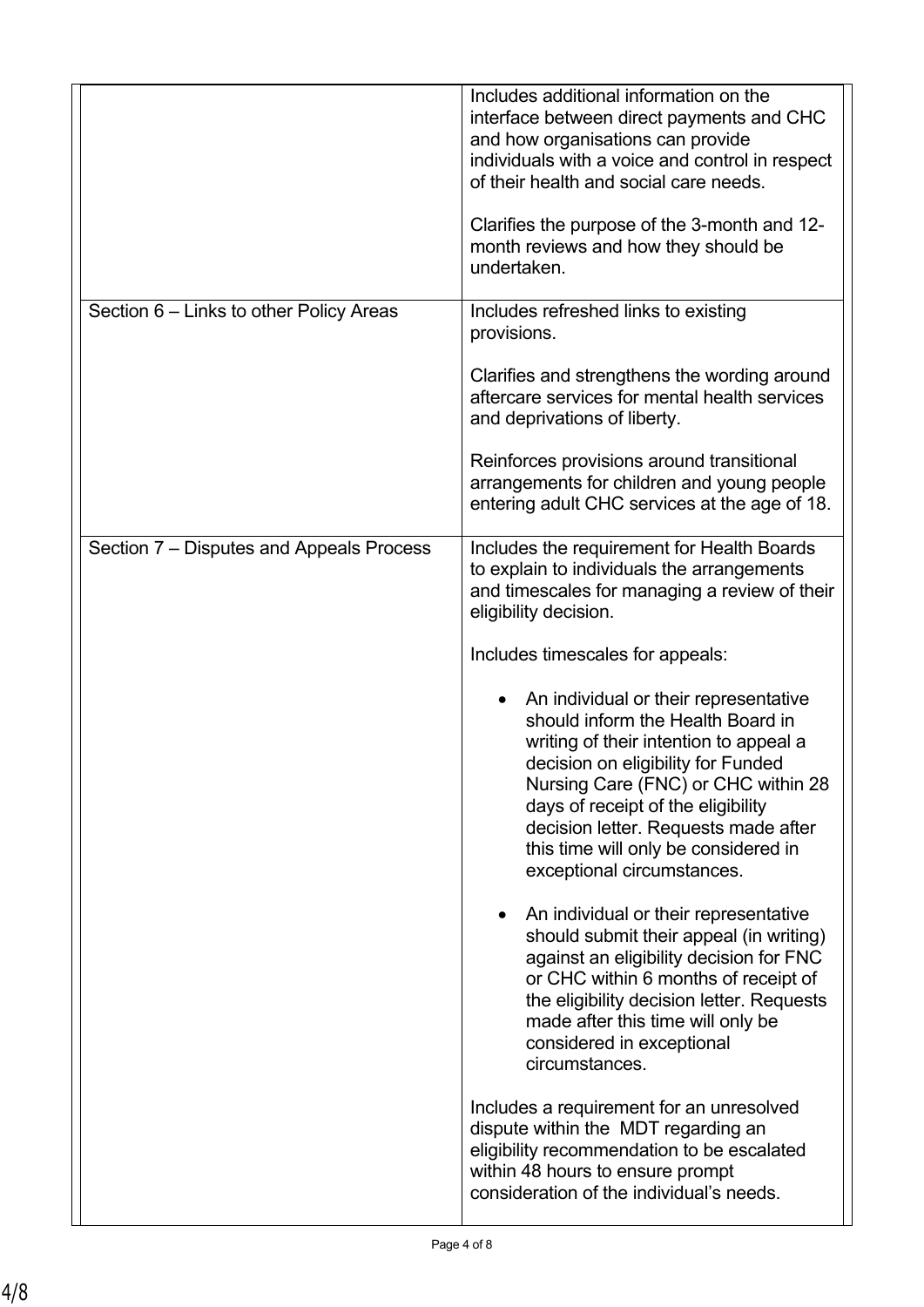| Section 8 – Retrospective reviews | Includes information on the 2-stage<br>Retrospective Claims process (established in<br>April 2019) to allow for effective, timely and<br>correct resolution of these Claims.                                                                                                                                                                                                                                                                                     |
|-----------------------------------|------------------------------------------------------------------------------------------------------------------------------------------------------------------------------------------------------------------------------------------------------------------------------------------------------------------------------------------------------------------------------------------------------------------------------------------------------------------|
|                                   | Stage 1 – Employ the CHC Checklist Tool to<br>identify triggers for eligibility.                                                                                                                                                                                                                                                                                                                                                                                 |
|                                   | Stage 2 – Where triggers are found, the<br>information in the chronology will be<br>reviewed and assessed against the 4 PHN<br>indicators (nature, intensity, complexity, and<br>unpredictability).                                                                                                                                                                                                                                                              |
|                                   | Analytical information is compiled within an<br>additional document, detailing the<br>recommendation, which is then peer<br>reviewed by a different clinician to ensure the<br>recommendation and supporting evidence is<br>robust and that the criteria have been<br>consistently applied. To further ensure the<br>timely resolution of claims, cases with no<br>eligibility are peer-reviewed by "at least one<br>different clinician". This differs from the |
|                                   | requirement set out in the previous<br>Framework that states "2 different clinicians"<br>should review a no-eligibility decision.                                                                                                                                                                                                                                                                                                                                |

### **Asesiad / Assessment**

Eligibility & Quality Assurance

There have been no amendments to the eligibility or quality assurance (QA) criteria for CHC, meaning the Health Board will not be impacted any differently by an eligibility or QA decision as a result of the new Framework being implemented.

### Independent User Trusts

The Framework refers to the use of Independent User Trusts (IUTs), through which a Health Board could consider providing funding to manage an individual's care. A relative of the individual (or another interested party) would set-up an IUT, which would become the provider of care for the individual. The Health Board would then contract with the IUT to provide specified health care services for the individual, provided the Health Board confirmed that the individual was able to provide the care required. This could lead to an increase in the number of individuals consenting to CHC assessments, as they would be able to exercise choice over who delivers their care. This would likely result in a greater cost pressure to the Health Board.

Governance arrangements and responsibilities will need to be established when considering provision of care via an IUT. The process for considering the use of IUTs is yet to be finalised by WG, therefore the Health Board is currently unable to commission care through this route until such time as the guidance is available

Performance Reporting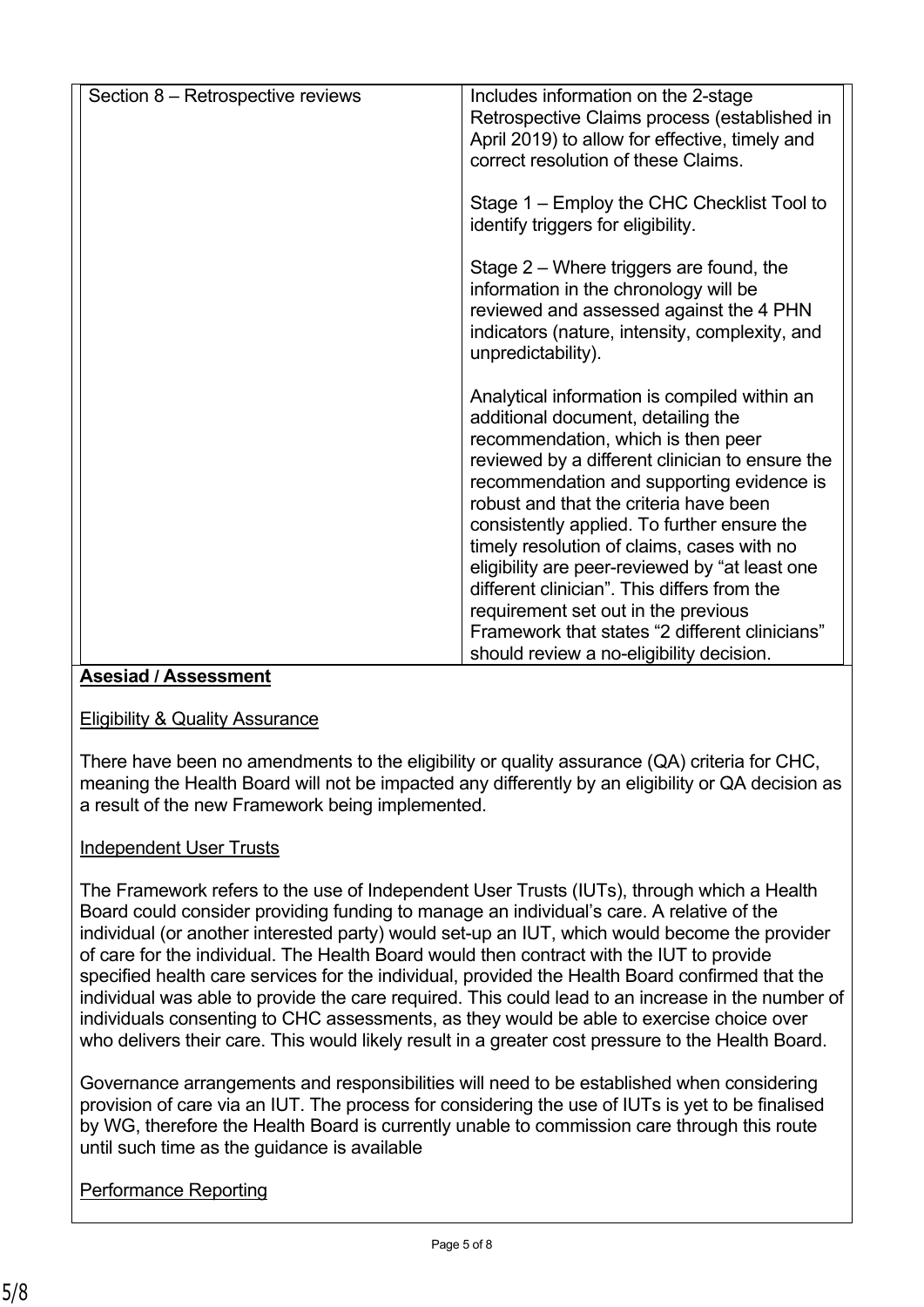As yet, the performance reporting requirements have not been published, therefore the Health Board is currently unable to develop mechanisms for the capture and reporting of KPIs relating to the revised CHC Framework.

# **Training**

The Health Board is currently developing two local training packages (a foundation one and standard one) relating to the new Framework. This will be referenced in all training sessions with staff members who will need to use / reference the Framework (including Social Care colleagues), to ensure compliance with the new requirements. The training packages cannot currently be finalised, however, the Health Board is awaiting clarity from WG on some of the changes that have been made to the Framework.

Associated operational documents have been amended to reflect the changes made within the Framework, including nursing needs assessment templates, consent forms and retrospective review templates.

## **Argymhelliad / Recommendation**

The Strategic Development and Operational Delivery Committee is asked to:

- take assurance from the ongoing work with WG, and Health and Social Care colleagues to ensure social compliance with the requirements set out in the new CHC Framework.
- note that further assurance will follow post-implementation of the Framework, with specific reference being made to the use of IUTs, performance reporting, and training.

| Amcanion: (rhaid cwblhau)<br><b>Objectives: (must be completed)</b>                                     |                                                                                                                                                                                                                                                                                                                                                                                             |
|---------------------------------------------------------------------------------------------------------|---------------------------------------------------------------------------------------------------------------------------------------------------------------------------------------------------------------------------------------------------------------------------------------------------------------------------------------------------------------------------------------------|
| <b>Committee ToR Reference:</b><br>Cyfeirnod Cylch Gorchwyl y<br>Pwyllgor:                              | 3.9 Consider the new process that is established,<br>involving all clinical service areas and individual<br>clinical professionals, whereby the Health Board is<br>assessed against local and national clinical<br>effectiveness standards / NHS Delivery Framework<br>requirements and fully contribute to all agreed<br>national and local audits, including mortality audits<br>(PO 5K). |
| <b>Cyfeirnod Cofrestr Risg Datix a</b><br>Sgôr Cyfredol:<br>Datix Risk Register Reference and<br>Score: | <b>Not Applicable</b>                                                                                                                                                                                                                                                                                                                                                                       |
| Safon(au) Gofal ac lechyd:                                                                              | Governance, Leadership and Accountability                                                                                                                                                                                                                                                                                                                                                   |
| Health and Care Standard(s):                                                                            | 2. Safe Care<br>3. Effective Care                                                                                                                                                                                                                                                                                                                                                           |
|                                                                                                         | 6. Individual care                                                                                                                                                                                                                                                                                                                                                                          |
| <b>Amcanion Strategol y BIP:</b><br><b>UHB Strategic Objectives:</b>                                    | All Strategic Objectives are applicable                                                                                                                                                                                                                                                                                                                                                     |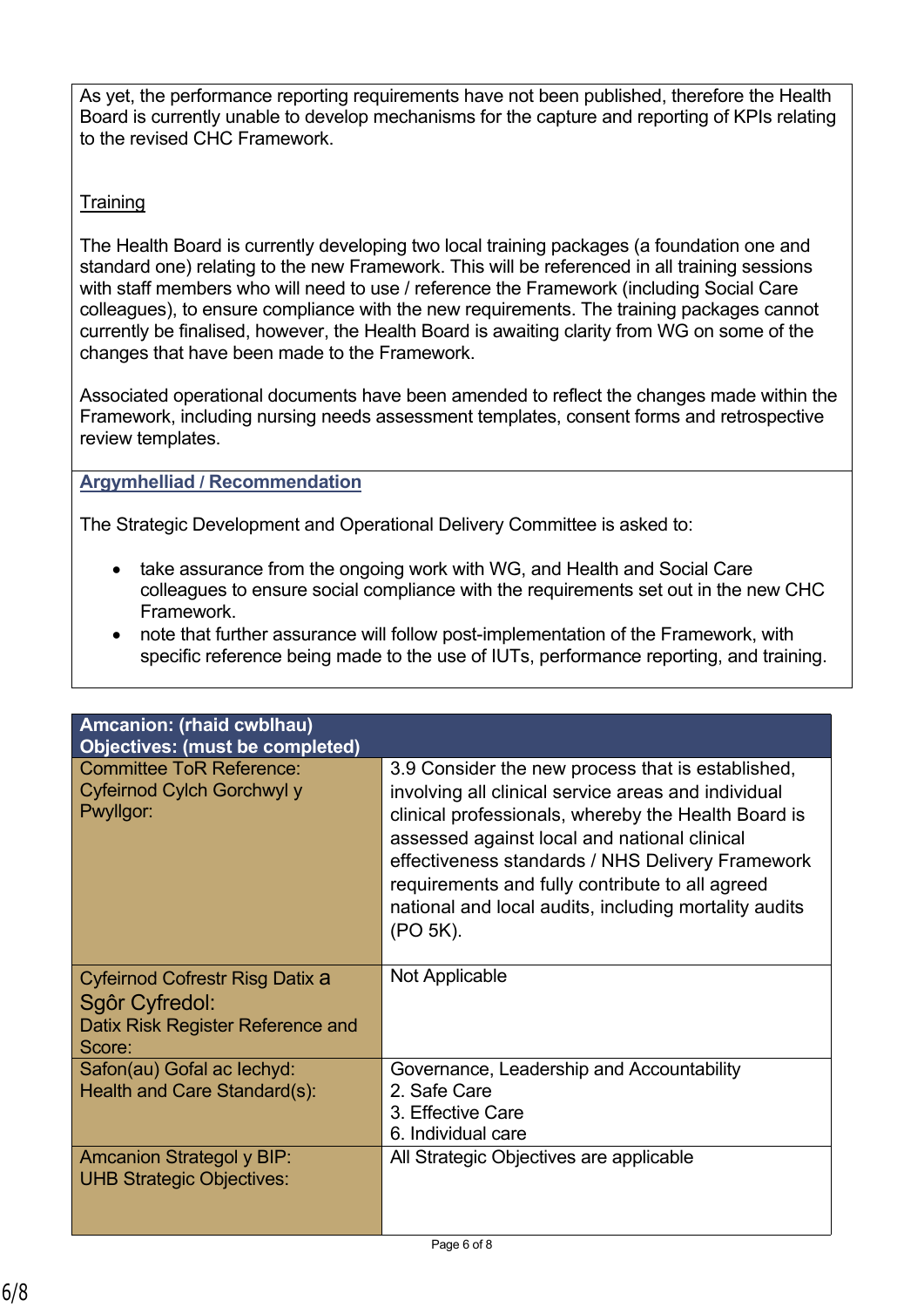| <b>Amcanion Llesiant BIP:</b><br><b>UHB Well-being Objectives:</b><br><b>Hyperlink to HDdUHB Well-being</b><br><b>Statement</b> | Not Applicable |
|---------------------------------------------------------------------------------------------------------------------------------|----------------|

| <b>Gwybodaeth Ychwanegol:</b><br><b>Further Information:</b> |                                                                                               |
|--------------------------------------------------------------|-----------------------------------------------------------------------------------------------|
| Ar sail tystiolaeth:<br>Evidence Base:                       | <b>Continuing NHS Healthcare: The National Framework</b><br>for Implementation in Wales, 2014 |
|                                                              | <b>Continuing NHS Healthcare: The National Framework</b><br>for Implementation in Wales, 2021 |
|                                                              | Responsible Body Guidance for NHS in Wales, 2013                                              |
|                                                              | Social Services and Well-being (Wales) Act, 2014                                              |
| <b>Rhestr Termau:</b>                                        | Included within the body of the report                                                        |
| <b>Glossary of Terms:</b>                                    |                                                                                               |
| Partïon / Pwyllgorau â                                       | All Wales CHC Leads and the WG.                                                               |
| ymgynhorwyd ymlaen llaw y                                    |                                                                                               |
| <b>Pwyllgor Cynllunio Busnes a</b>                           |                                                                                               |
| Sicrhau Perfformiad:                                         |                                                                                               |
| Parties / Committees consulted prior                         |                                                                                               |
| to SDODC                                                     |                                                                                               |

| <b>Effaith: (rhaid cwblhau)</b><br>Impact: (must be completed)    |                                                                                                                                                                                                                                                                                     |
|-------------------------------------------------------------------|-------------------------------------------------------------------------------------------------------------------------------------------------------------------------------------------------------------------------------------------------------------------------------------|
| <b>Ariannol / Gwerth am Arian:</b><br><b>Financial / Service:</b> | There is potential for an increase in the number of<br>people consenting to CHC assessments if care begins<br>to be provided via IUTs. This would likely result in an<br>increased cost pressure to the Health Board.                                                               |
| <b>Ansawdd / Gofal Claf:</b><br><b>Quality / Patient Care:</b>    | There have been no amendments to the eligibility or<br>QA criteria for CHC, meaning the Health Board will not<br>be impacted any differently by an eligibility or QA<br>decision because of the new Framework being<br>implemented.                                                 |
| <b>Gweithlu:</b><br><b>Workforce:</b>                             | No workforce issues identified.                                                                                                                                                                                                                                                     |
| Risg:<br><b>Risk:</b>                                             | No other risks identified.                                                                                                                                                                                                                                                          |
| <b>Cyfreithiol:</b><br>Legal:                                     | The Health Board could be put at risk of legal challenge<br>from patients, their family members, and Social Care<br>colleagues (among others) if the WG does not provide<br>clear guidance as to the process we must follow when<br>considering the commissioning of care via IUTs. |